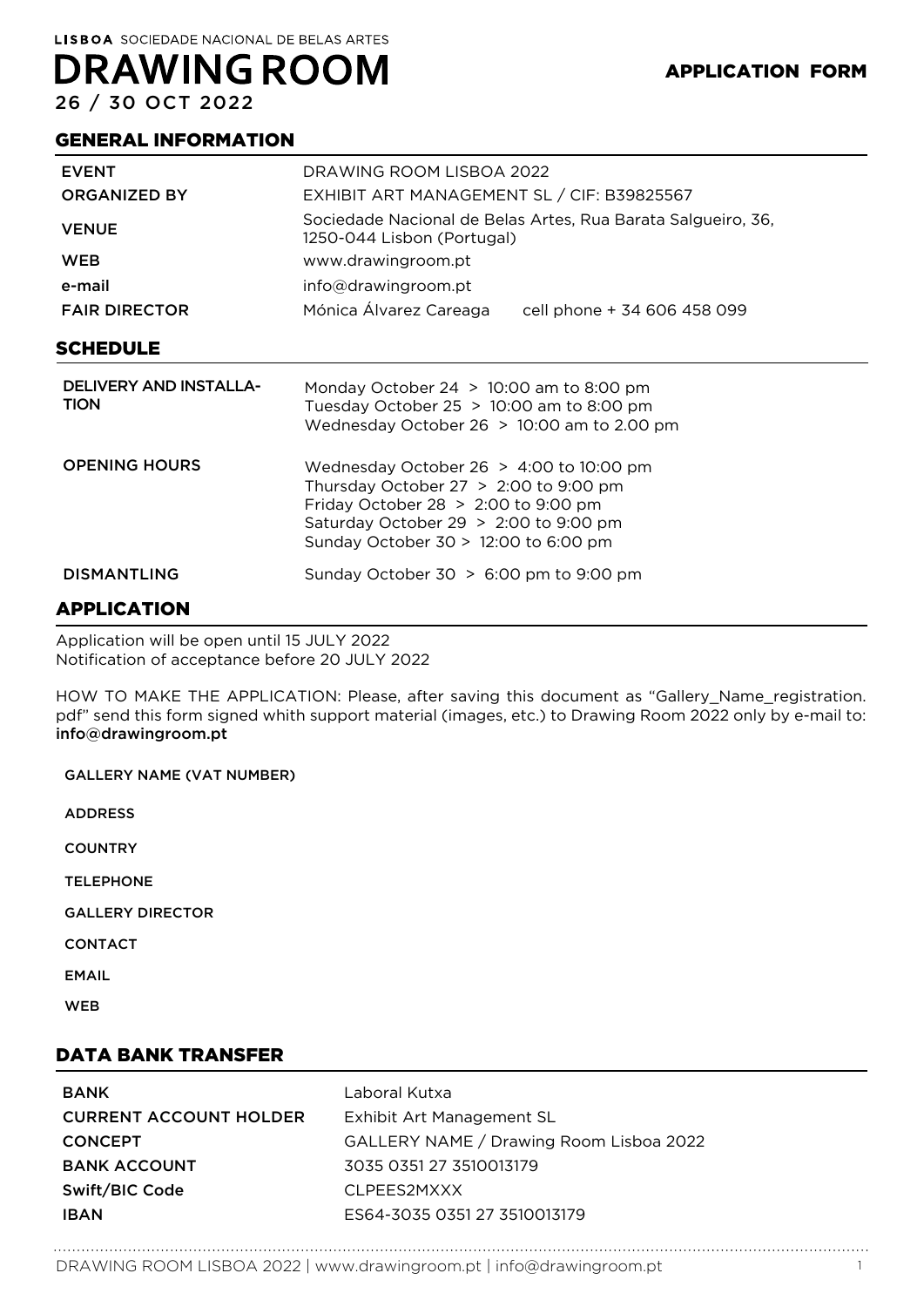### **DRAWING ROOM** 26 / 30 OCT 2022



BOOTH PRICES (VAT NOT INCLUDED)

23 BOOTHS (Max. three artists)

1, 2, 5, 6, 8, 9, 12, 15, 17, 18, 19, 21, 22, 23: 3.000 Euros.

3, 4, 7, 10, 11, 16, 20: 3.300 Euros.

13, 14: 4.000 Euros.

- The organization of the fair decides the location of the galleries guided by the criteria of balance and harmony of the contents.
- The exhibitor accepts that the organization of the fair can make suggestions during the assembly of the stands guided by the same criteria.
- Please, choose 3 booths in order of preference 1 2 3



#### PAYMENT DATES

| 15 JULY      | Application deadline.                                                                                                                                                |
|--------------|----------------------------------------------------------------------------------------------------------------------------------------------------------------------|
| 20 JULY      | Notification of acceptance and booth number-                                                                                                                         |
| 30 JULY      | First payment: 1.000 Euros (+applicable taxes)                                                                                                                       |
|              | The booth reservation will only be effective after the first payment.                                                                                                |
|              | In the event that, due to force majeure, the fair cannot be held as usual, the first<br>payment will not be refunded and will be used to finance the online version. |
| 15 SEPTEMBER | Second payment.                                                                                                                                                      |
|              | Non-fulfillment of the second payment in the agreed term results in the loss of the                                                                                  |
|              | booth reservation. The first payment will not be refunded.                                                                                                           |
|              |                                                                                                                                                                      |